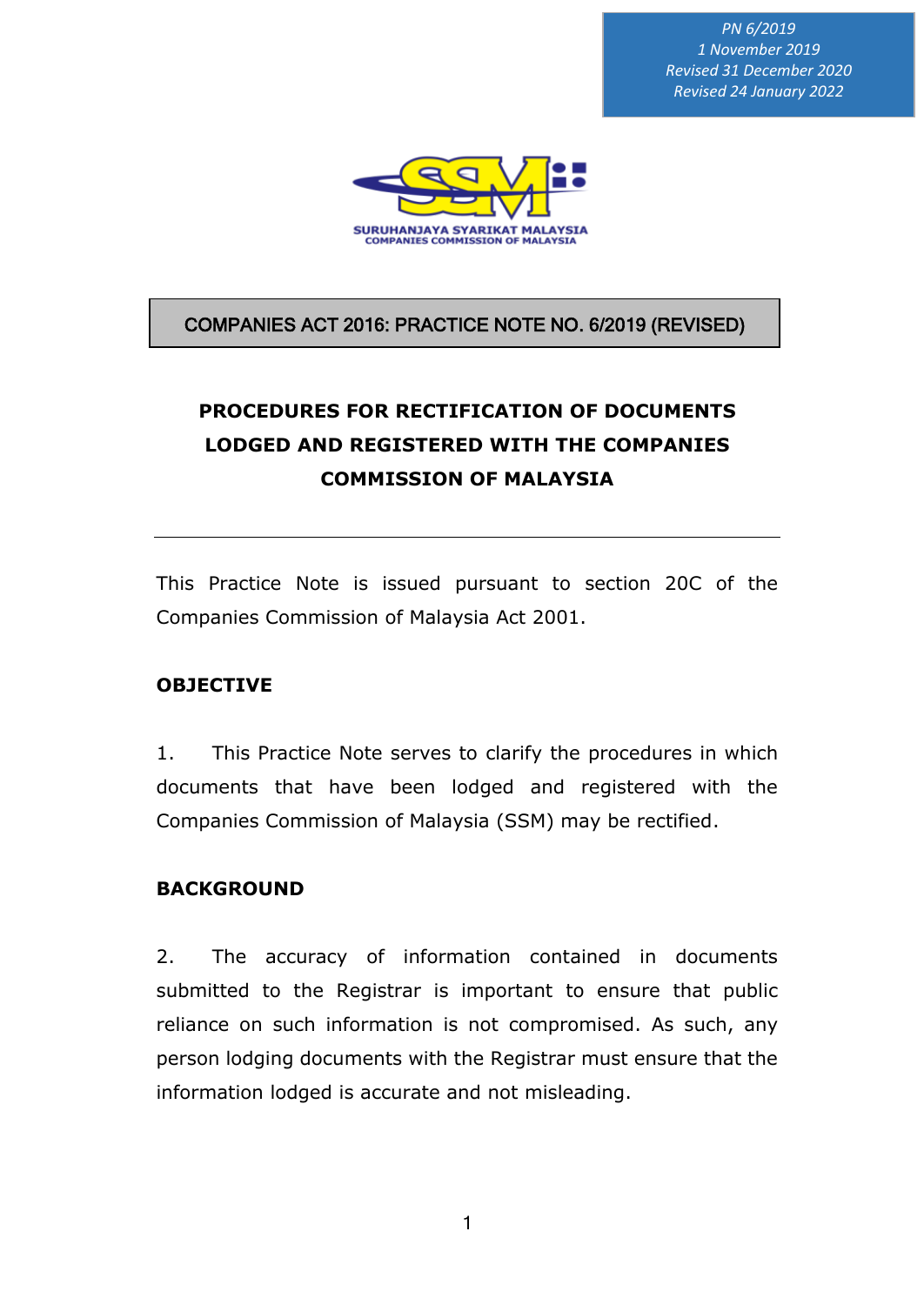3. Where documents that are lodged with the Registrar contain errors, a rectification procedure pursuant to section 602 may be considered to ensure that the errors are rectified accordingly.

### **RECTIFICATION OF DOCUMENTS LODGED AND REGISTERED**

4. Upon an application, subsection 602(1) empowers the Registrar to rectify the register kept by him, if an entry in the register:

- (a) contains any matter contrary to law;
- (b) contains any matter that, in a material particular, is false or misleading in the form or context in which the matter is included;
- (c) by reason of an omission or misdescription has not been duly completed; or
- (d) is incorrect or erroneous.

5. Subsection 602(2) of the CA 2016 further states that in order for the Registrar to decide whether to approve or refuse the application, the Registrar may require the applicant to produce any document or furnish any information as the Registrar thinks necessary in order for the Registrar to rectify the entry.

6. An application made pursuant to subsection 602(1) of the CA 2016 must be supported with evidence to proof that an entry to the register needs to be rectified within the parameters allowed under the subsection.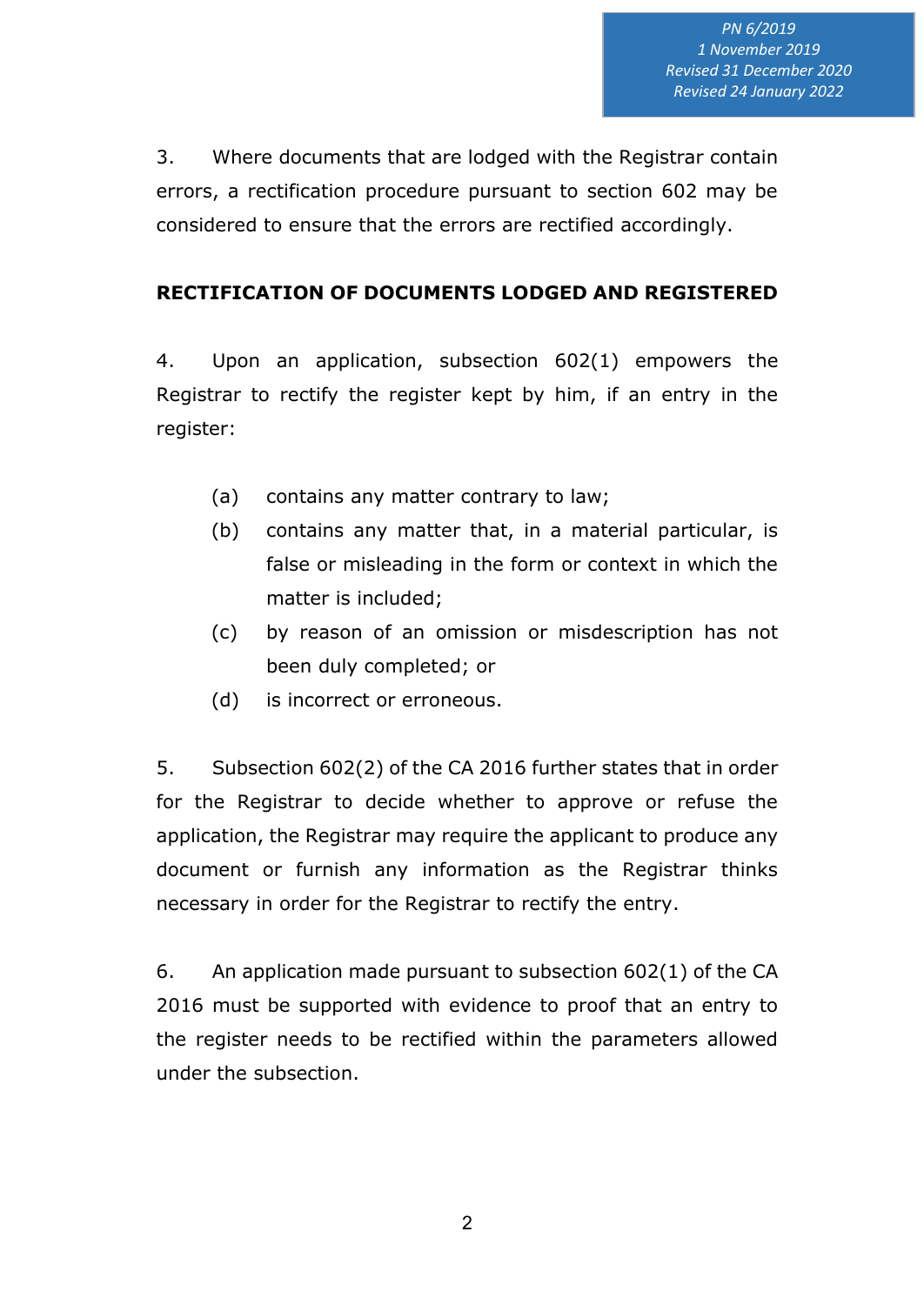7. However, if the Registrar thinks the document produced is not satisfactory to support the application, the Registrar may request any further document(s) or to furnish any information as the Registrar thinks necessary in order to rectify the entry.

8. In addition to the requirement of furnishing evidence to support an application, the Registrar may also require the applicant to give notice of that application to such other person as the Registrar may specify, being a person who appears to the Registrar to be concerned or to have an interest in the business.

9. Notwithstanding paragraph 4, the Registrar may refuse any application for rectification if:

- (a) the error, mistake or omission does not arise in the ordinary course of the discharge of the duties of the Registrar;
- (b) the lodgment date of the document containing the error, mistake or omission is more than seven (7) years;
- (c) a winding order has been granted by the Court against the company.

10. If the Registrar refuses an application for rectification, the Registrar will notify the applicant of the decision in writing together with the grounds of refusal.

11. The decision of the Registrar relating to an application is final. However, if the Registrar has refused an application, the aggrieved applicant may appeal to the Court. The Court may, upon evidence adduced before it, make an order for the Registrar to rectify or amend the register in the manner specified in such order.

3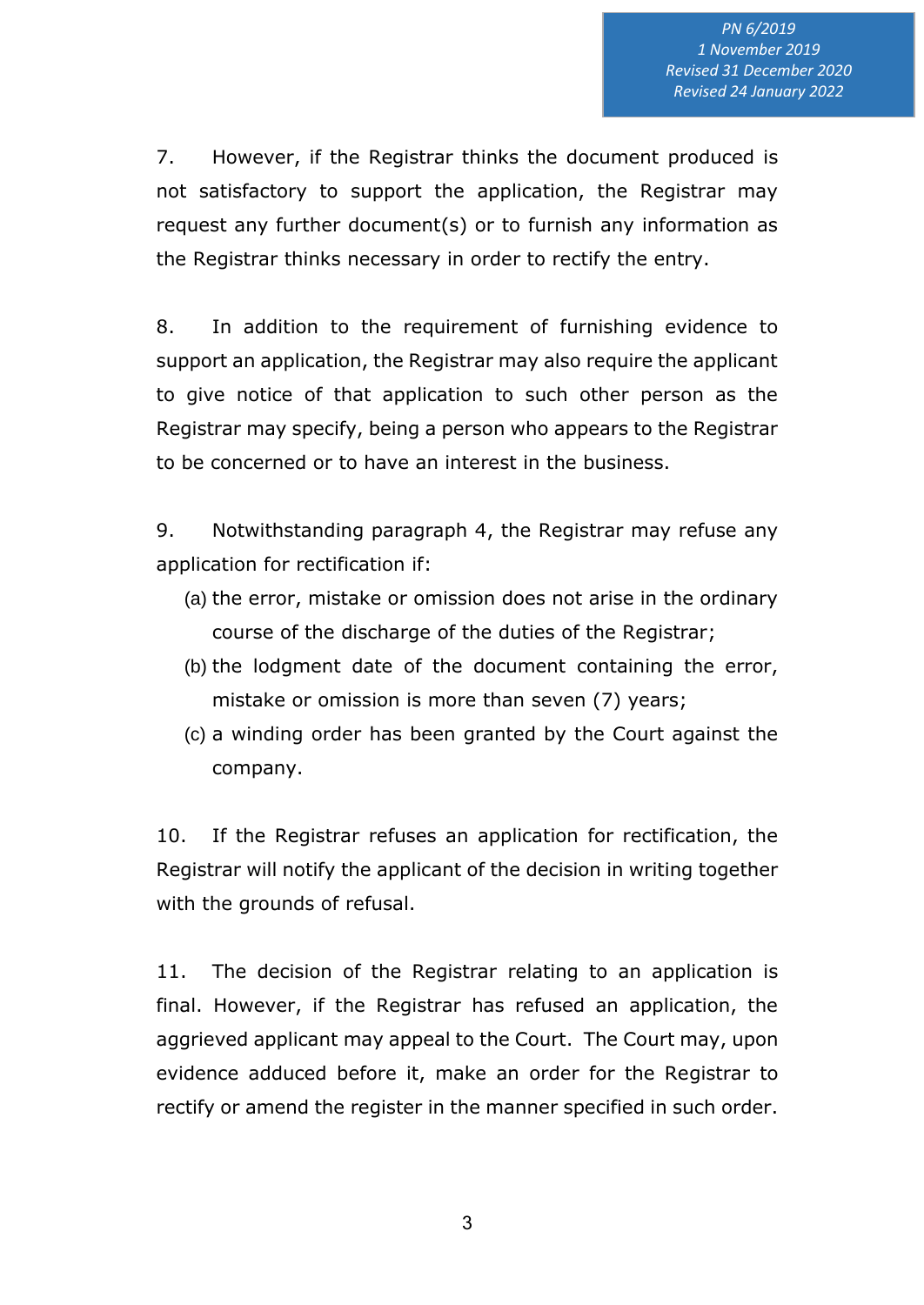A Court order obtained resulting an appeal against the decision of the Registrar will not require further application under subsection 602(1) of the CA 2016. An order of rectification made by the Court shall be lodged with the Registrar within the time frame prescribed by the Court or fourteen (14) days from the order if no time frame is prescribed by the Court.

### **PROCEDURES IN SUBMITTING AN APPLICATION TO RECTIFY DOCUMENTS**

12. All application to rectify the Register must be made to the Registrar. The application form (please refer to Form Section 602 of the CA 2016 in Schedule B) must be accompanied by supporting documents which must be certified by the company secretary/agent. The following are some of the examples of supporting documents (non-exhaustive):

- (a) copy of identification card;
- (b) copy of appointment letter;
- (c) copy of utility bills;
- (d) copy of company secretary's license or practicing certificate;
- (e) copy of relevant register books;
- (f) copy of stamped share transfer form;
- (g) copy of relevant contractual agreement;
- (h) copy of extract of company's minutes of meetings;
- (i) copy of resolution;
- (j) any other relevant documents; or
- (k) copy of relevant court order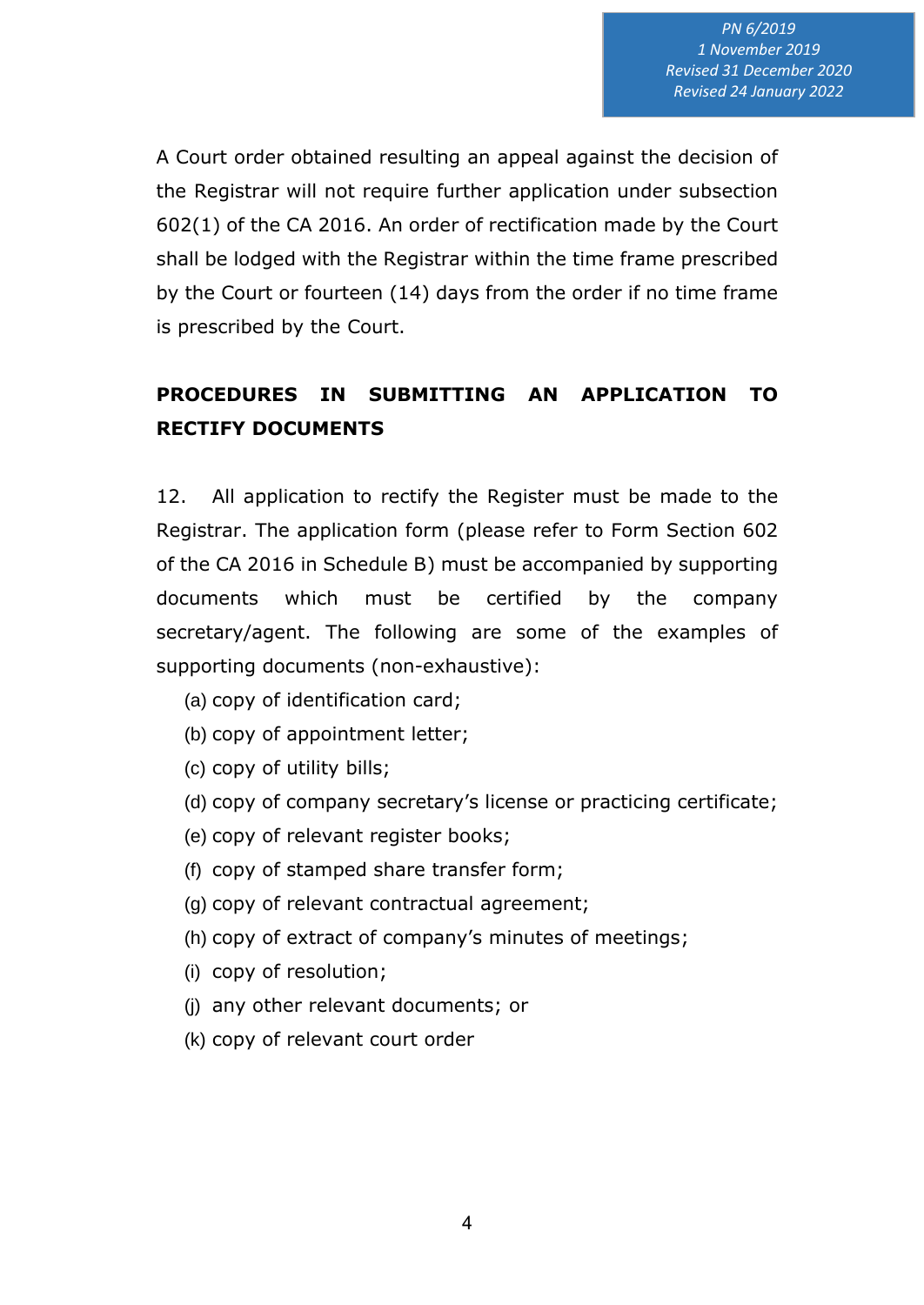- 13. In addition, the following procedures must also be observed:
	- (a) the amended document(s) should be lodged to correct the errors in the earlier lodged or registered document;
	- (b) the corrections made should be highlighted by underlining the corrected information on the amended document(s);
	- (c) the phrase **"This is filed by way of amendment to the Form … dated … which is erroneous"** should also be printed on the top right hand cover of the first page of the amended document(s) for easy identification;
	- (d) the amended document(s) should also be accompanied with a declaration by the applicant justifying the need for the rectification;

14. For the purposes of paragraph 13(d) above, the applicant includes—

- (a) director or promoter;
- (b) secretary;
- (c) receiver or receiver and manager;
- (d) nominee;
- (e) judicial manager;
- (f) liquidator; or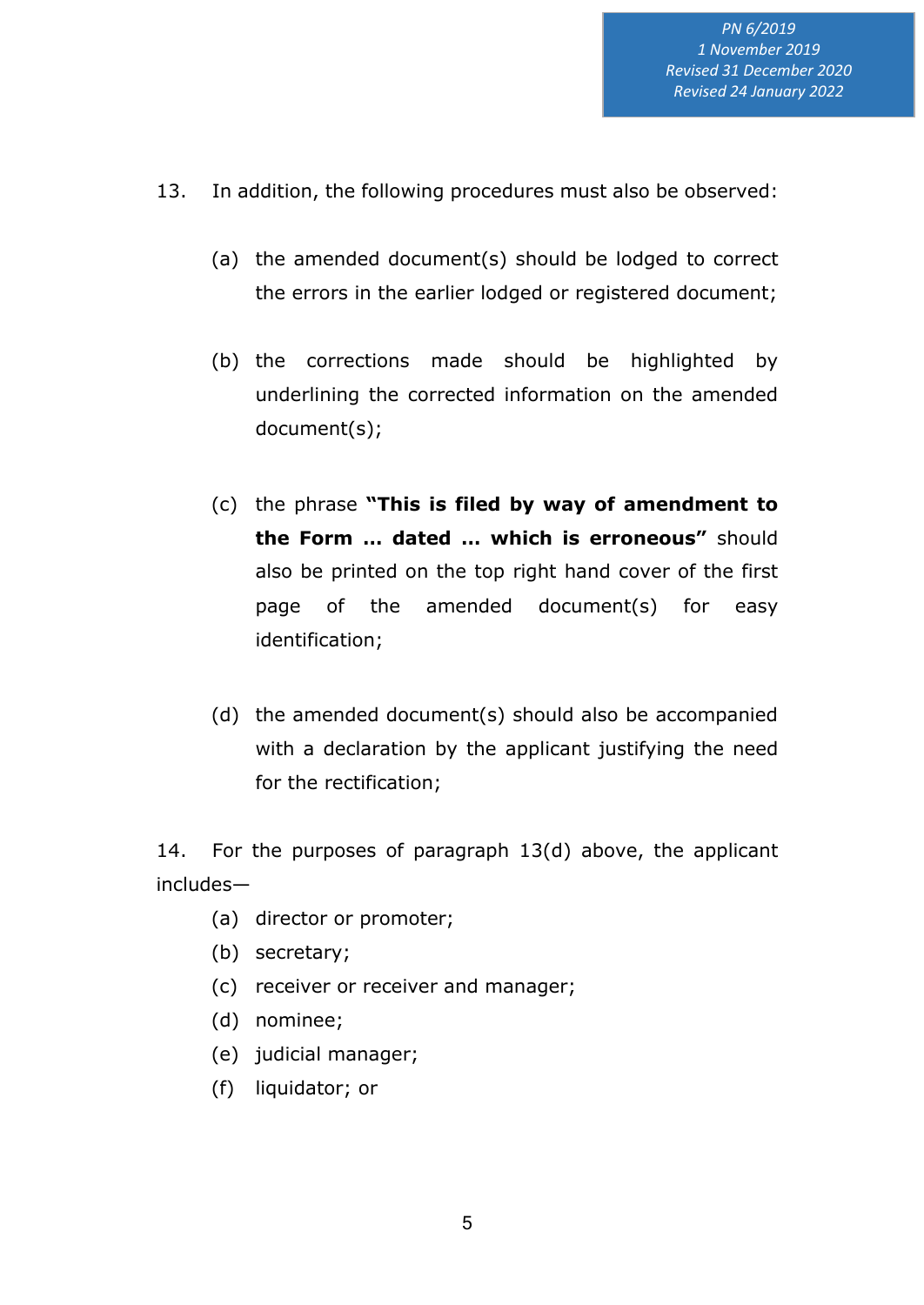(g) any other interested person who has been allowed to lodge document(s) under the Act.

### **FEE APPLICABLE**

15. An application to rectify any lodged document must be accompanied with an application fee of RM300 pursuant to Item 39 of the Companies Regulations 2017.

15A. In addition, the filing of the amended document(s), as the case may be, shall also be accompanied with the relevant filing fee prescribed in the Companies Regulations 2017.

### **NON-APPLICATION TO RECTIFICATION RELATING TO CHARGES**

16. Notwithstanding paragraphs 4 to 11, this Practice Note is not applicable to rectification in respect to any documents relating to charges which have been lodged with the Registrar. Any such rectification must strictly comply with the provisions under Subdivision 1 of Division 7 of Part III of the CA 2016.

17. This Practice Note serves to reiterate the importance of ensuring that companies lodge documents which contain adequate and accurate information.